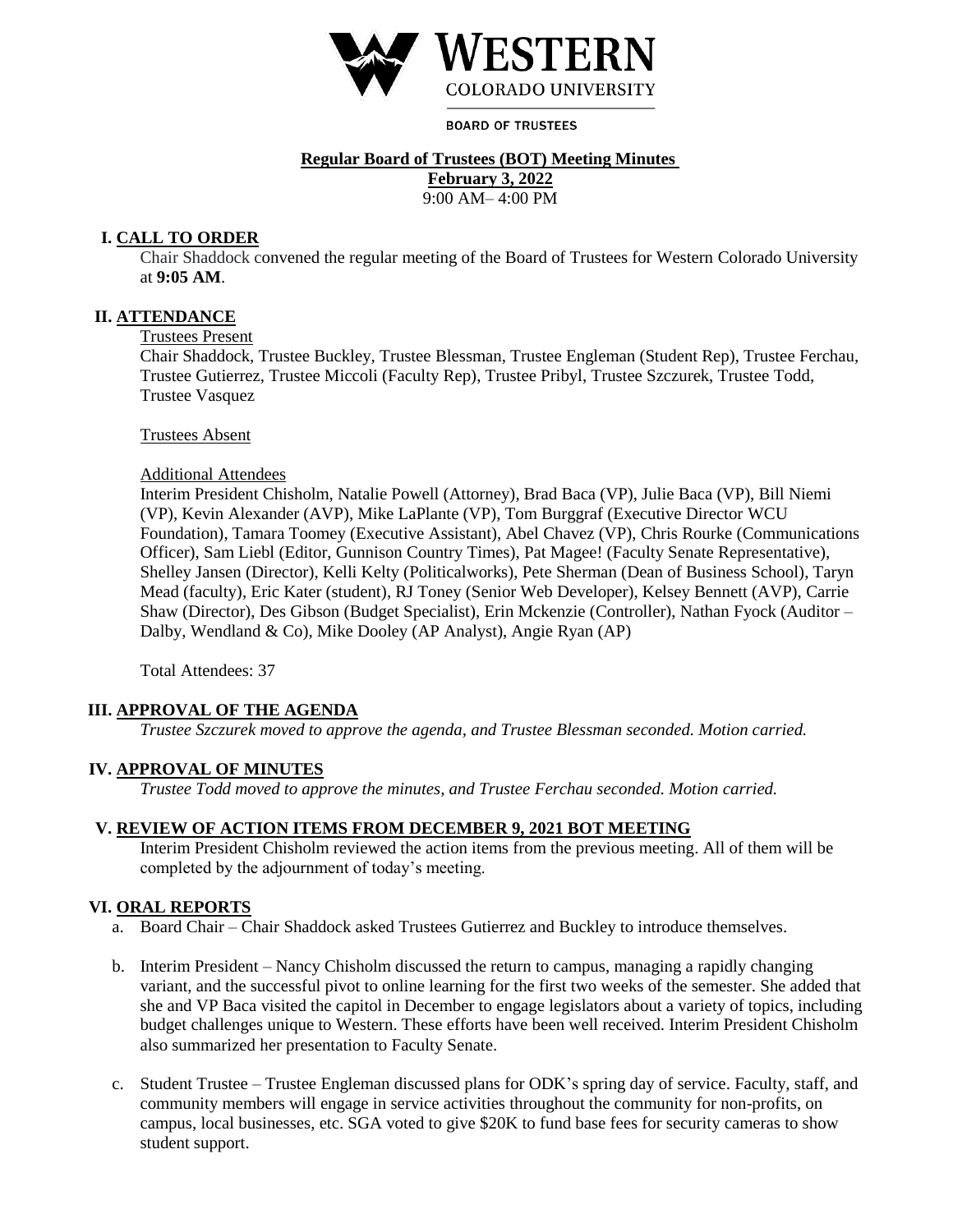- d. Faculty Trustee Trustee Miccoli formally endorsed and asked the board to support the installation of security cameras on campus. He discussed the ongoing policy review to clarify formal vs informal complaints and reporting.
- e. Faculty Senate Chair Pat Magee! reported that faculty unanimously voted to support the Signal Peak Ranch Housing project. He also mentioned concerns from numerous faculty members about the campus climate and culture around the treatment of women, and general dissatisfaction with the handling of a recent personnel issue despite policies being followed. The faculty are concerned that the policies are insufficient and need improvement. A joint task force (Faculty Senate, Cabinet, DEI, etc.) will be established to review current policies and to identify any opportunities for changes.
- f. Mid Managers Chair Sherry Ford (pass no report at this time)
- g. Foundation Executive Director Director Burggraf updated the Board on the Foundation's performance to date this fiscal year.
- h. Legislative Report Kelli Kelty updated the Board on ongoing efforts to advocate for more funding for Higher Education. March 8 is the Joint Budget Committee (JBC) date for slating funds for higher education.

#### **VII. PUBLIC COMMENT**

Eric Kater (student) shared comments commending the Trustees for their hard work, as well Dean of Students (Gary Pierson) and Disability Coordinator (Cheyenne Terry) for help with his ESAs. He also voiced support for faculty housing and a closer working relationship with RMBL.

#### **Break: 10:25-10:45**

#### **VIII. ACTION ITEMS**

- a. Personnel Action and Information Items Interim President Chisholm reviewed the six sabbatical requests. *Trustee Blessman moved to approve the sabbatical requests, and Trustee Buckley seconded. Motion carried*.
- b. FY2022-23 Board of Trustees Meeting Schedule and Administrative Calendar VP Baca referenced the Board packet with the proposed meeting schedule discussed at the December 2021 meeting. *Trustee Pribyl moved to approve the FY2022-23 Board of Trustees Meeting Schedule and Administrative Calendar, and Trustee Gutierrez seconded. Motion carried.*
- c. Proposed Curriculum Changes for 2022-23 VP Niemi reported the addition of three new undergraduate programs all related to SRA:
	- Emphasis in Biology: Fisheries and Aquatic Biology
	- Modification of Environment and Sustainability: Emphases in Public Lands Management, Climate Action Planning and Food System
	- Modification of Music: Music Business Emphasis to Music Industry Emphasis.
	- He also reviewed the proposed two new 3+2 programs and three new certificates:
		- Education Emphasis with Master of Arts in Education with Endorsement in Culturally and Linguistically Diverse Education (3+2)
		- Sociology Rural Health Emphasis with Master of Behavioral Health (MBS) in Rural Community Health (3+2)
		- Certificate in Cultural Resource Management
		- Advanced Spanish Proficiency Certificate
		- Spanish Language and Culture Certificate

*Trustee Pribyl moved to adopt the Proposed Curriculum Changes for 2022-23, and Trustee Vasquez seconded. Motion carried.* 

d. Campus Security Update – VP Chávez updated the Board on the capital request for campus lighting and presented the proposal for safety cameras. *Trustee Gutierrez moved to direct staff to develop and issue a Request for Proposals for the placement of safety cameras in campus parking lots and authorize the use*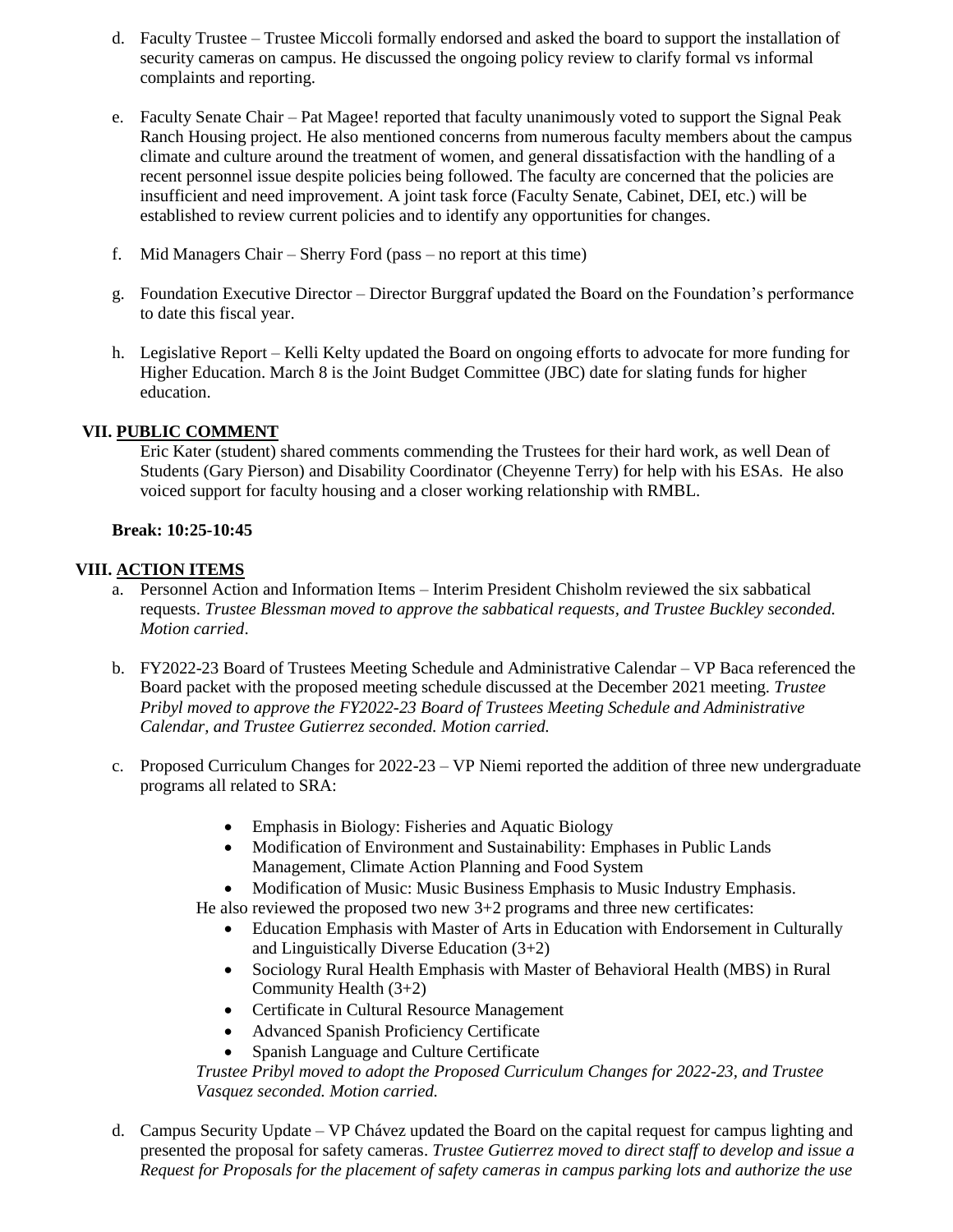*of up to \$200,000 of institutional reserves to support this project. Trustee Vasquez seconded*. *Motion carried*.

#### **IX. DISCUSSION TOPICS**

- a. Appointment of Board Members to Committees Chair Shaddock made the following committee appointments:
	- Ad Hoc Policy Committee: Trustee Gutierrez
	- Colorado Trustee Network (CTN): Trustee Blessman
	- Foundation Board of Directors: Trustee Buckley
	- Higher Learning Commission (HLC) Reaffirmation: Trustee Buckley
- b. Higher Education Role and Mission Overview VPs Niemi and Baca answered questions about community college authority for Western Colorado University that were raised by the Board at the December 2021 meeting and provided further context of House Bill 21-1330 (HB21-1330)—Higher Education Student Success. Discussion ensued.
- c. Presidential Search Update Trustee Pribyl, Search Committee chair, reviewed the updated Presidential Search Timeline in the Board packet and the draft finalist schedule.
- d. Ad Hoc Committee on Policy: Presidential Evaluation Chair Shaddock and Trustee Szczurek presented a proposed evaluation tool for the next President and requested that Trustees submit feedback within the next week for further consideration and review of a final document at the March meeting.
- e. Elevate Western Campaign Update VP LaPlante reviewed the Campaign dashboard and updated the Board on progress since the December meeting, including Mountaineer Bowl Events Complex program planning meetings, commitments from Crested Butte and Mt. Crested Butte for Gunnison Valley Promise, and finalization of partnership with Tourism and Prosperity Project (TAPP). Trustees discussed a goal of 100% participation in the Elevate Western campaign.
- f. Budget Overview and FY2022-23 Initial Budget Assumptions VP Brad Baca discussed the budget scenarios and identification of Board budget priorities and budget balancing initiatives as included in the Board packet. A survey will be sent to Trustees to learn more about their budget priorities.
- g. FY2020-21 Financial and Compliance Audit VP Brad Baca and Nathan Fyock, representative from Dalby, Wendland & Co reviewed the audit conducted by the State Auditor. In summary, it is the opinion of the auditor that the basic financial statements of the University fairly present our financial position and they did not find any material instances of noncompliance with legal or regulatory requirements. The audit found one significant deficiency in internal control over financial reporting due to a late submission of financial exhibits. This was due to untimely staff turnover and steps will be taken to mitigate any similar circumstance going forward.
- h. Information about Tenure Process This agenda item was moved to next meeting for the sake of time.
- i. Signal Peak Ranch Workforce Housing Project VP Julie Baca provided project updates: Staff and Servitas hosted a community forum to receive feedback, answer questions, and address concerns. Title work was completed, which affirmed the Colorado Land Board's ownership but gives us broad use under easement to perform educational functions. Alternative paths forward were identified and discussed with the Board.

### **X. WRITTEN REPORTS**

- a. Appointment of Board
- b. Enrollment Report
- c. Financial and Capital Construction Report
- d. COVID Update
- e. Organizational Chart

#### **XI. SET NEXT MEETING AGENDA: MARCH 24, 2022**